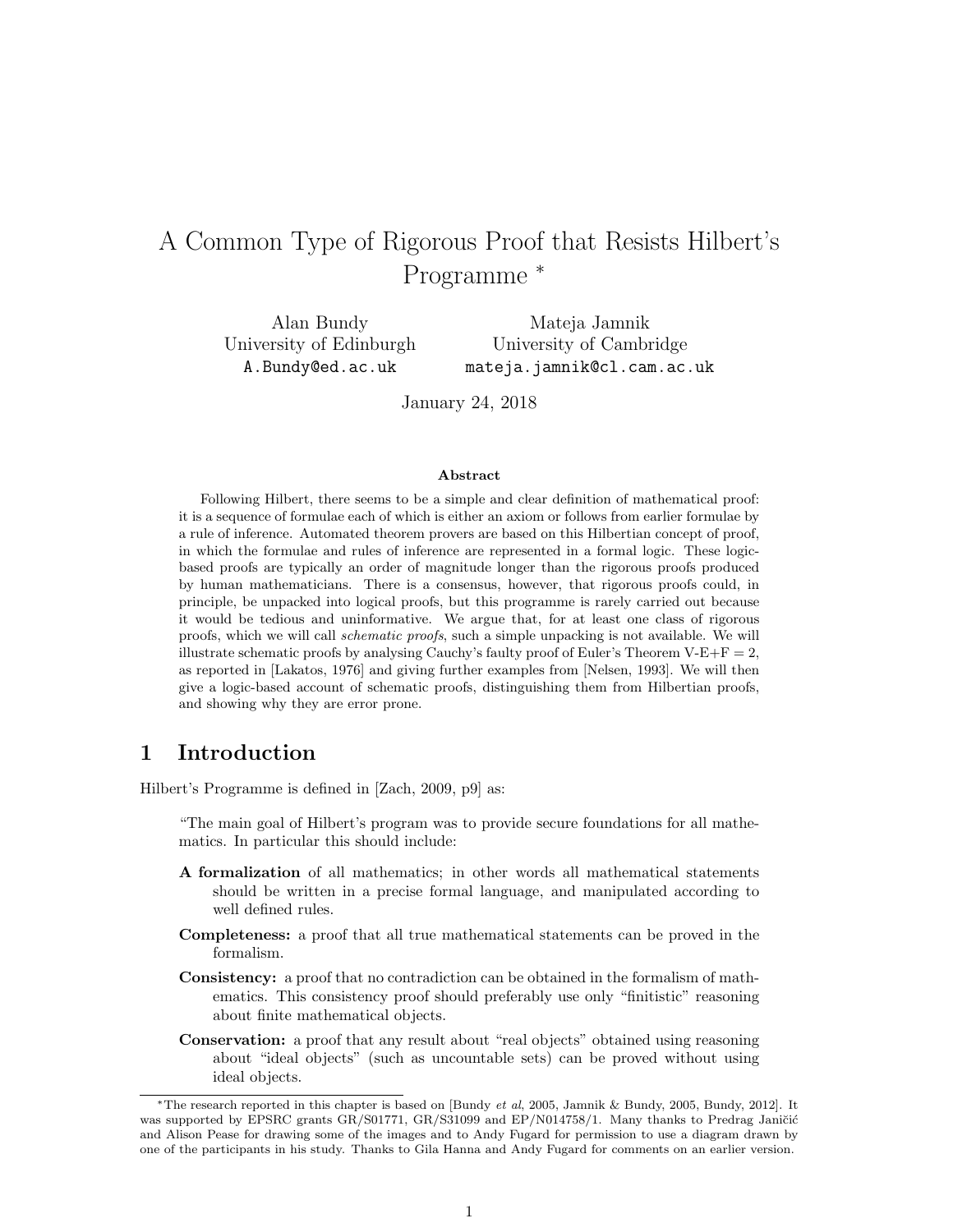Decidability: there should be an algorithm for deciding the truth or falsity of any mathematical statement."

The problems with the goals of Completeness, Consistency and Decidability, that were revealed by Gödel's incompleteness theorems [Gödel, 1931], have been well documented, but in this chapter, we are focused on the goal of Formalisation.

Formalisation has become important in Computer Science as the basis of automated theorem proving, which has important practical applications, for instance, in the verification of the correctness of computer software and hardware [Robinson & Voronkov, 2001]. Using one of many formal logics, the axioms and rules of inference of a formal mathematical theory are represented as datastructures in an automated theorem prover. Programs are then written to construct formal proofs by deriving new formulae from old by applying these rules to them. In some provers, humans can interact and guide the development of the proof; in others, the development is completely automatic.

[Zach, 2009, p10] summarises the post-Gödel, modified form of the Formalisation goal of Hilbert's Programme as:

"Although it is not possible to formalize all mathematics, it is possible to formalize essentially all the mathematics that anyone uses. In particular Zermelo-Fraenkel set theory, combined with first-order logic, gives a satisfactory and generally accepted formalism for essentially all current mathematics."

Our claim in this chapter is that there is a form of proof, which we will call schematic proof, that resists even this, generally accepted, Formalisation goal of the Hilbert Programme.

As evidence to support our claim we will analyse Cauchy's Proof of Euler's Theorem as discussed, for instance, in [Lakatos, 1976]. Paraphrasing [Hilbert, 1930], we will take Hilbert's view of proof to be:

A proof is a sequence of formulae each of which is either an axiom or follows from earlier formulae by a rule of inference.

There is a widespread assumption in the Mathematics community that the rigorous<sup>1</sup> proofs one finds in Mathematics papers and textbooks are an abstraction of this ideal. Instead of stating every formula in the sequence, some of them are omitted, the assumption being that a typical reader will be able to skip several formal steps at a time. De Bruijn's factor even gives a numerical value of approximately 4 to the typical ratio of the logical to the rigorous proof steps [Bruijn, 1980]. This was calculated by surveying and analysing a number of proofs produced in different automated theorem provers. Carrying out this formalisation part of Hilbert's Programme then consists of filling in the gaps: agreeing on an axiomatic system, such as Zermelo-Fraenkel set theory, deriving all the elementary lemmas that might be assumed in a proof, and interleaving the rigorous proof with the missing steps.

We will show that schematic proofs contradict this assumption and that a much more radical programme is required to formalise them — provided they are not faulty.

Schematic proofs are of interest to Mathematics educators for both, positive and negative reasons.

- On the positive side, they are more intuitive, natural and accessible, and can engender a deeper understanding of why a theorem holds than a Hilbertian proof can.
- On the negative side, they are error prone. A proof of their correctness for all cases is required, but is often omitted. If omitted, counter-examples can go undetected.

<sup>&</sup>lt;sup>1</sup>The word 'informal' is sometimes used instead of 'rigorous'. We avoid 'informal', as we will claim, in  $\S4$ , that schematic proofs can also be formalised.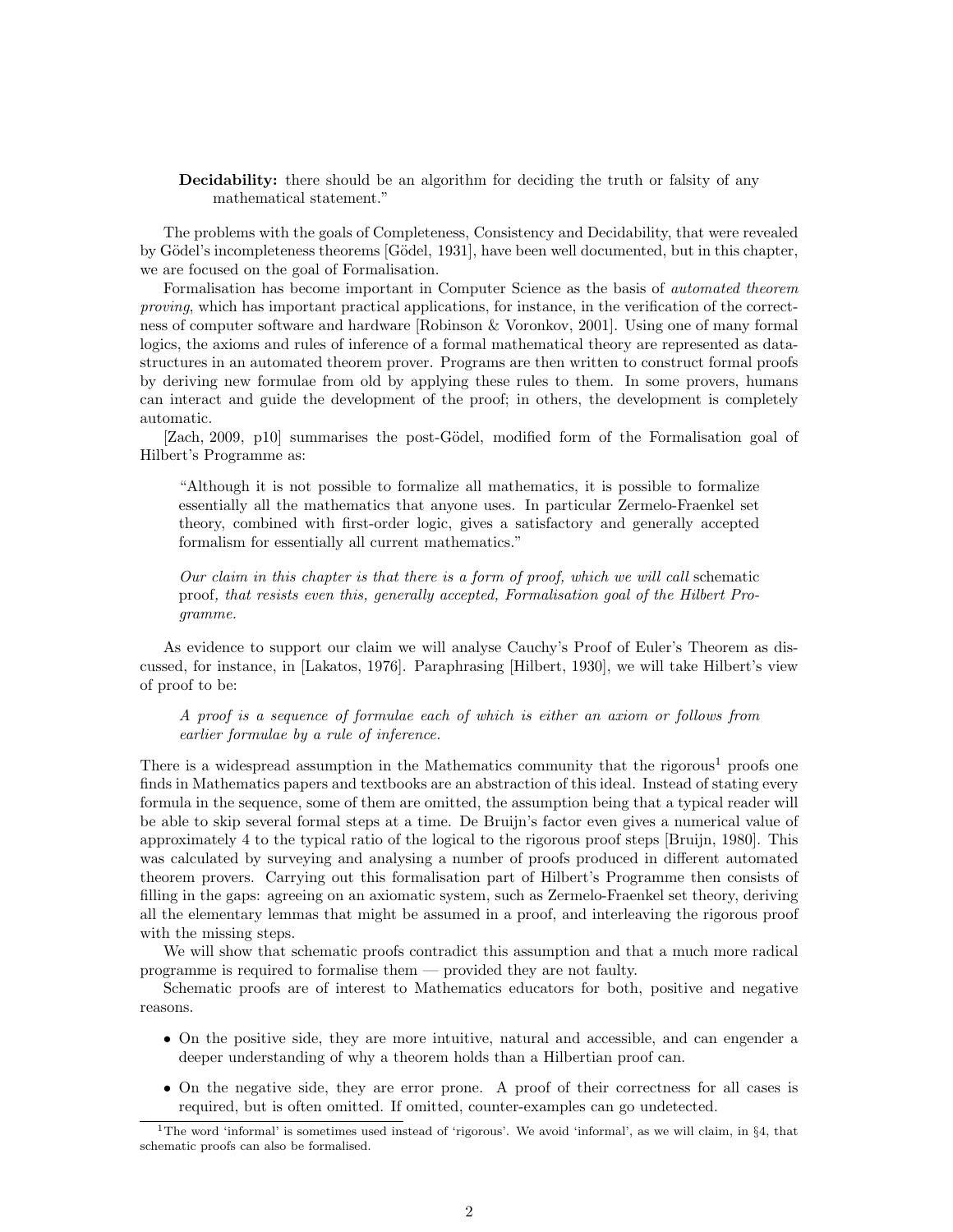## 2 Cauchy's 'Proof' of Euler's Theorem

Polyhedra are the 3D version of polygons: objects whose faces are polygons. Examples include the five regular Platonic polyhedra: tetrahedron, cube, octahedron, dodecahedron and icosahedron, as well as many other semi-regular and regular objects. Euler's 'Theorem'<sup>2</sup> states that in any polyhedron, the following holds,  $V - E + F = 2$ , where V is the number of vertices, E the number of edges and  $F$  the number of faces. Figure 1 illustrates this 'theorem' in the case of the cube.



In a cube there are 8 vertices, 12 edges and 6 faces. So,  $V - E + F = 8 - 12 + 6 = 2$ .

Figure 1: Euler's Theorem in the case of the cube.

In [Lakatos, 1976], Imre Lakatos uses a rational reconstruction of the history of Euler's 'Theorem' as a vehicle to argue that the methodology of mathematics had evolved and become more sophisticated. He describes a fictional classroom in which a teacher leads a (very bright!) class through this history. The teacher starts by presenting Cauchy's 'proof'<sup>3</sup> of the theorem. The students then confront it with various counter-examples and suggest ways to cope with them.

Cauchy's 'proof' is couched as the following 'thought experiment', quoted from [Lakatos, 1976, p7-8]:

- "Step 1: Let us imagine the polyhedron to be hollow, with a surface made of thin rubber. If we cut out one of the faces, we can stretch the remaining surface flat on the blackboard, without tearing it. The faces and edges will be deformed, the edges may become curved, but  $V$  and  $E$  will not alter, so that if and only if  $V - E + F = 2$  for the original polyhedron,  $V - E + F = 1$  for this flat network — remember we have removed one face (Figure 2 top left shows the flat network for the case of a cube)."
- "Step 2: Now we triangulate our map  $-$  it does indeed look like a geographical map. We draw (possibly curvilinear) diagonals in those (possibly curvilinear) polygons which are not already (possibly curvilinear) triangles. By drawing each diagonal we increase both, E and F by one, so that the total  $V - E + F$  will not be altered (Figure 2 top right)."
- "Step 3: From the triangulated network we now remove the triangles one by one. To remove a triangle we either remove an edge — upon which one face and one edge disappear (Figure 2 bottom left), or we remove two edges and a vertex — upon which one face, two edges and one vertex disappear (Figure 2 bottom right). Thus if  $V - E + F = 1$  before a triangle is removed, it remains so after the triangle is removed. At the end of this procedure we get a single triangle. For this  $V - E + F = 1$  holds true. Thus we have proved our conjecture."

<sup>2</sup>The scare quotes indicate that there are issues with proving Euler's 'Theorem'. These issues are the subject of this section. It would have been more accurate to call it 'Euler's Conjecture'.

<sup>&</sup>lt;sup>3</sup>Again, the scare quotes indicate that there are issues with this alleged proof.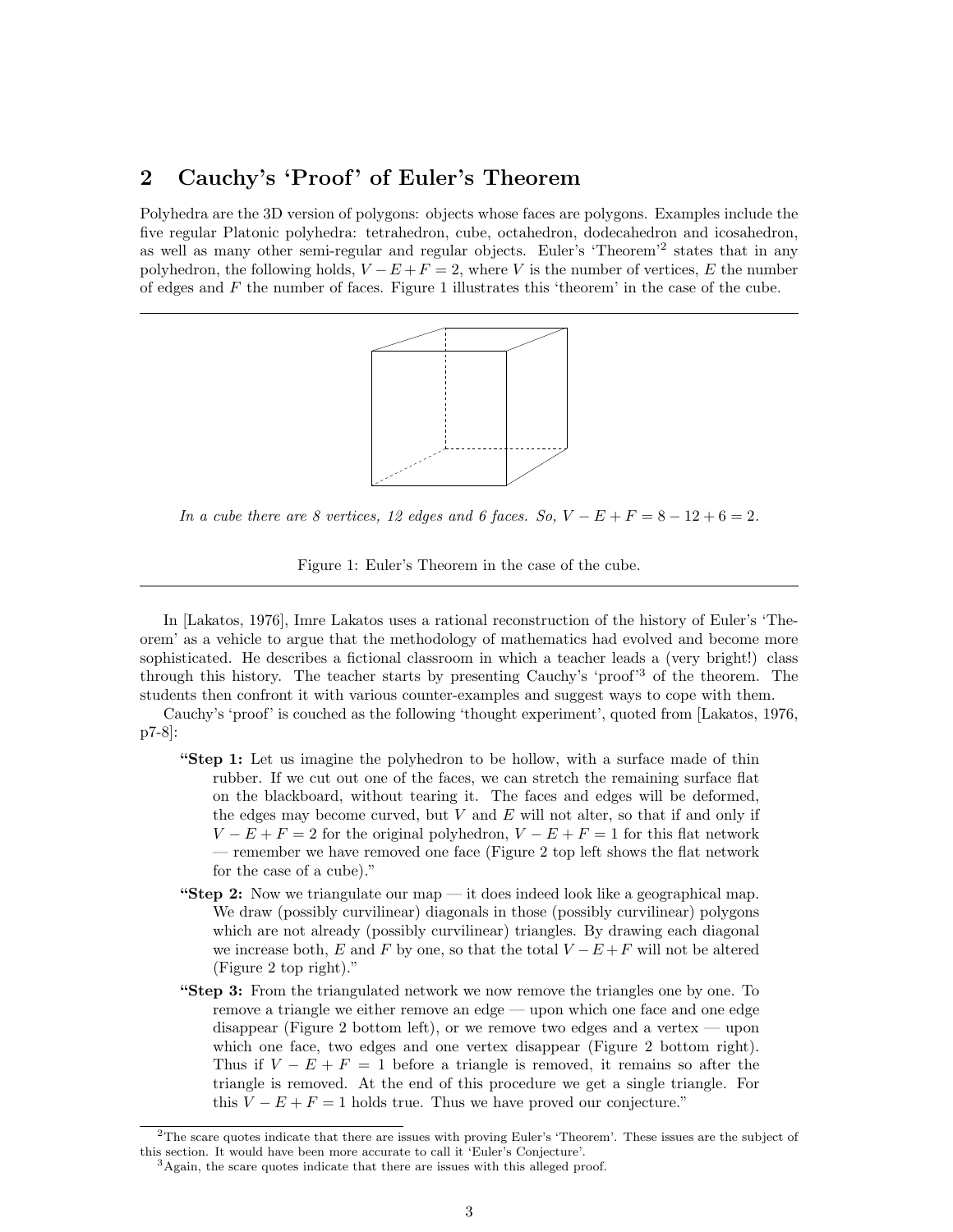

Figure 2: Cauchy's 'proof' applied to the cube.

The bulk of [Lakatos, 1976] consists of the presentation of various counter-examples to Euler's 'Theorem', followed by discussions of how these can be dealt with either by ruling them out as polyhedra or adapting the proof and/or theorem. Figures 3 and 4 give four such counter-examples.



The hollow cube is a cube with a cubical hole in the middle. The values of  $V, E$  and F are all doubled. So  $V - E + F = 16 - 24 + 12 = 4$ .

Figure 3: The hollow cube: a counter-example to Euler's 'Theorem'.

## 3 Schematic Proof

Cauchy's 'proof' in §2, quoted from [Lakatos, 1976, p7-8], has some unusual properties. It is an example of what we will call *schematic proof*. The hypothesis of this chapter is that:

Schematic proofs resist Hilbert's Programme to unpack rigorous proofs into logical ones.

These unusual properties are:

1. The 'proof' is not Hilbertian, that is, it is not a sequence of formulae each of which is either an axiom or follows from earlier formulae by a rule of inference. Rather, it is a procedure,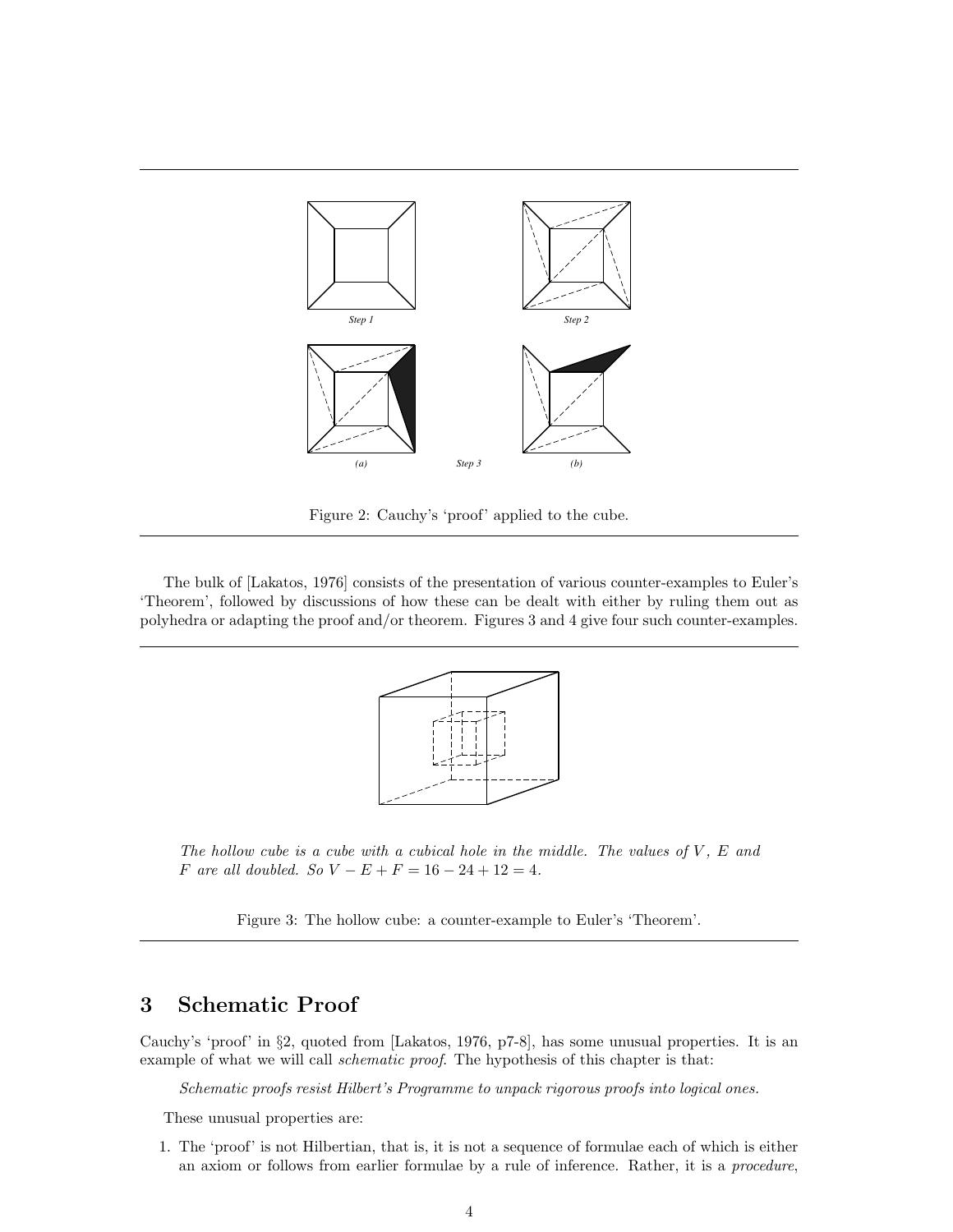

Figure 4: Three more counter-examples to Euler's Theorem.

which is to be applied to any polyhedron, during which a property  $(V - E + F = 1)$  remains invariant.

- 2. This procedure will produce a different sequence of steps for each polyhedron, for example, when applied to a tetrahedron, the 'map' produced by step 1 will consist of three triangles, in contrast to the five quadrilaterals produced for a cube. Step 2 will then not be necessary and there will be fewer applications of step 3. Indeed, we can see the procedure as generating a different proof for each polyhedron.
- 3. The 'proof' is error prone, that is, some steps either cannot be applied to some polyhedra, or they produce unanticipated effects. There is no attempt to prove that the procedure will apply to all polyhedra, or that it will output a proof of Euler's 'Theorem' for each polyhedron.
- 4. The 'proof' is carried out in the absence of any definition of polyhedra. In a Hilbertian proof, definitions must precede proofs. The absence of a definition quickly becomes apparent. In the argument as to whether the hollow cube (Figure 3) is a polyhedron, two rival definitions are proffered [Lakatos, 1976, p14]. In one, a polyhedron is a solid, and the hollow cube is a polyhedron. In the other, a polyhedron is a collection of surfaces, and the hollow cube falls apart into two nested polyhedra. Even these definitions are not sufficient, as they still contain undefined terms, such as 'surface'.
- 5. The 'proof' was accepted for some time before counter-examples were discovered. Even then, according to Lakatos' account, there was considerable confusion about exactly what was wrong with the 'proof' and how it should be fixed. How is this possible? Hilbertian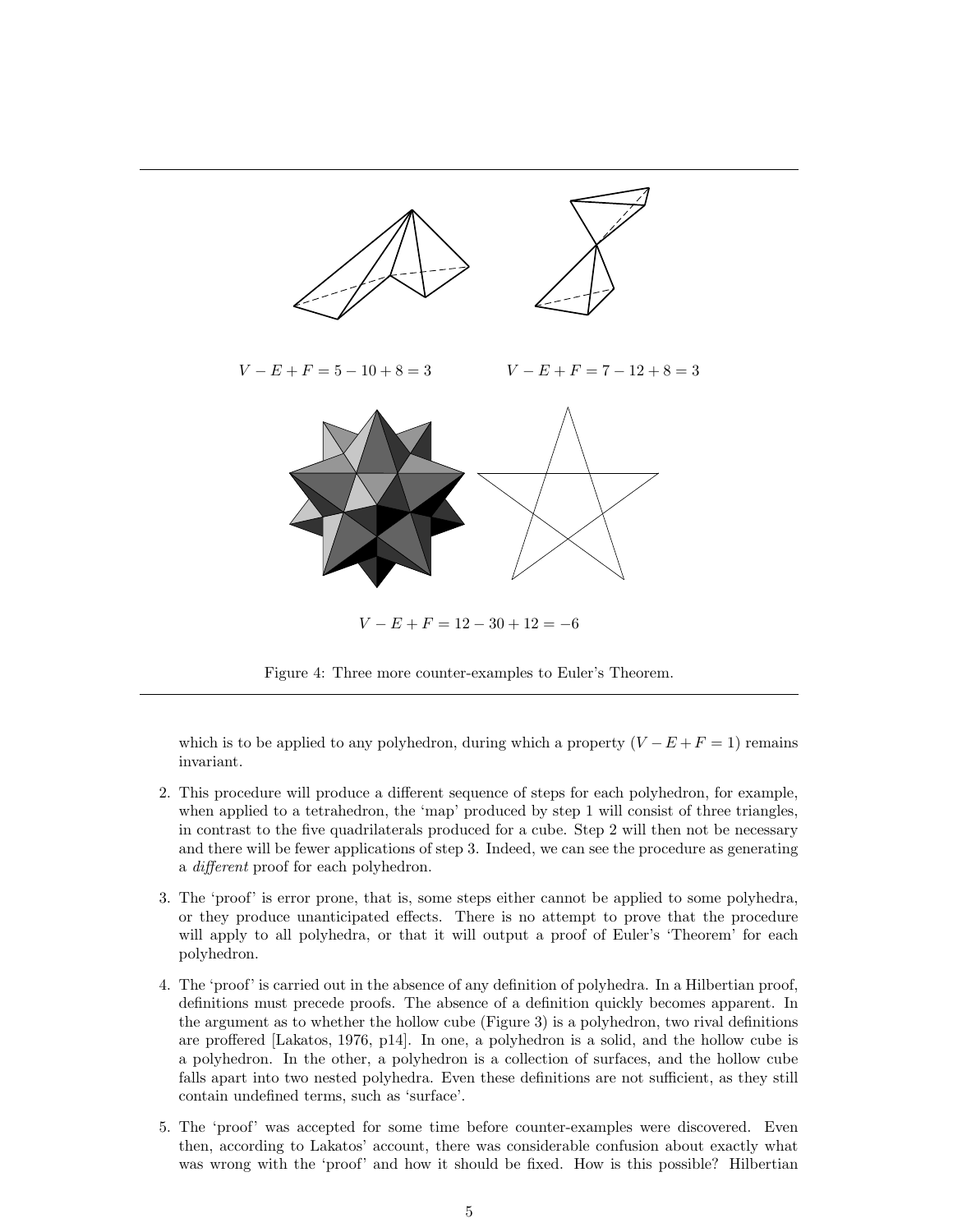proofs can be mechanically checked and any errors will quickly show up, for instance, a formula that does not follow by a rule of inference from earlier formulae. Even before the advent of computers, humans could be employed to check even a long proof.

The reason we call this 'proof' schematic is because of point 2 above. To present it as a single proof we need to abstract from the varying number of steps it produces. For this we need abstraction devices, such as ellipsis (cf Figure 6 in  $\S 5.1$  and Figure 10 in  $\S 5.2$  below).

### 4 Formalisation of Schematic Proofs

We have argued that schematic proofs are not Hilbertian and that this presents an obstacle to their formalisation within the usual assumptions of Hilbert's Programme, that is, the 'filling in the gaps' process outlined in §1. However, we will argue that it is possible to give a logical account of schematic proofs, albeit a more complex one. This logical account will use the *constructive*  $\omega$ -rule [Shoenfield, 1959].

The  $\omega$ -rule for the natural numbers 0, 1, 2, ... is:

$$
\frac{\phi(0), \phi(1), \phi(2), \dots}{\forall x. \phi(x)}
$$

that is, we can infer that  $\phi(x)$  for all natural numbers x provided we can prove  $\phi(n)$  for  $n =$  $0, 1, 2, \ldots$  The  $\omega$ -rule is clearly not a very practical rule of inference, since it requires the proof of an infinite number of premises to prove its conclusion. A Hilbertian proof using it would consist of an infinite sequence of formulae. Its use is usually confined to theoretical discussions, for instance, in Gödel's incompleteness theorems [Gödel, 1931].

The constructive  $\omega$ -rule is a refinement of the  $\omega$ -rule that can be used in practical proofs. It has the additional requirement that the  $\phi(n)$  premises be proved in a *uniform* way, that is, that there exists an effective procedure,  $\text{proof}_\phi$ , which takes a natural number n as input and returns a proof of  $\phi(n)$  as output. We will write this as  $\text{proof}_\phi(n) \vdash \phi(n)$ . The procedure  $\text{proof}_\phi$  formalises our notion of schematic proof. Applied to the domain of polyhedra, rather than natural numbers, it could be used to formalise Cauchy's 'proof' of Euler's 'theorem' given in §2. In particular, the procedure, which given a polyhedron, proves Euler's 'theorem' for it, can be interpreted as the procedure  $\text{proof}_{\phi}$ , but for polyhedra rather than natural numbers.

The constructive  $\omega$ -rule has been automated to generate schematic proofs in the domain of natural numbers. Siani Baker's PhD thesis [Baker, 1993] automated the schematic proofs of theorems of Peano Arithmetic. Mateja Jamnik's PhD thesis [Jamnik, 2001] automated the proofs in [Nelsen, 1993] (see §5.1). These automated provers start with a theorem to prove and one or two instances of the proof of this theorem for particular numbers: essentially just calculations of concrete instances of the theorems. These proof instances are then generalised to a procedure  $\textit{proof}_\phi$ .

Both of these automated provers then do something omitted in Cauchy's 'proof': the metaproof that the procedure generated a proof for each  $\phi(n)$ . This is done by mathematical induction<sup>4</sup> on the natural numbers, that is, the proof that:

$$
\begin{aligned} &\text{proof}_{\phi}(0) \vdash \phi(0) \\ &\text{proof}_{\phi}(n) \vdash \phi(n) \implies \text{proof}_{\phi}(n+1) \vdash \phi(n+1) \end{aligned}
$$

Not only was a comparable meta-proof omitted by Cauchy, it's hard to see how he could have provided it. The natural numbers have a recursive structure, which lends itself to inductive proof. The set of polyhedra has no known recursive structure, so a similar proof plan is not available. As we have seen in  $\S 2$ , the absence of this meta-proof is a fatal flaw. It allows the possibility that there is a polyhedron *poly* say, for which:

 $\text{proof}_\phi(\text{poly}) \not\vdash \phi(\text{poly})$ 

 $4$ Not to be confused with, the regrettably similarly named, *philosophical induction*, which is a rule of conjecture, not deduction, or with the omega-rule. See Figure 5.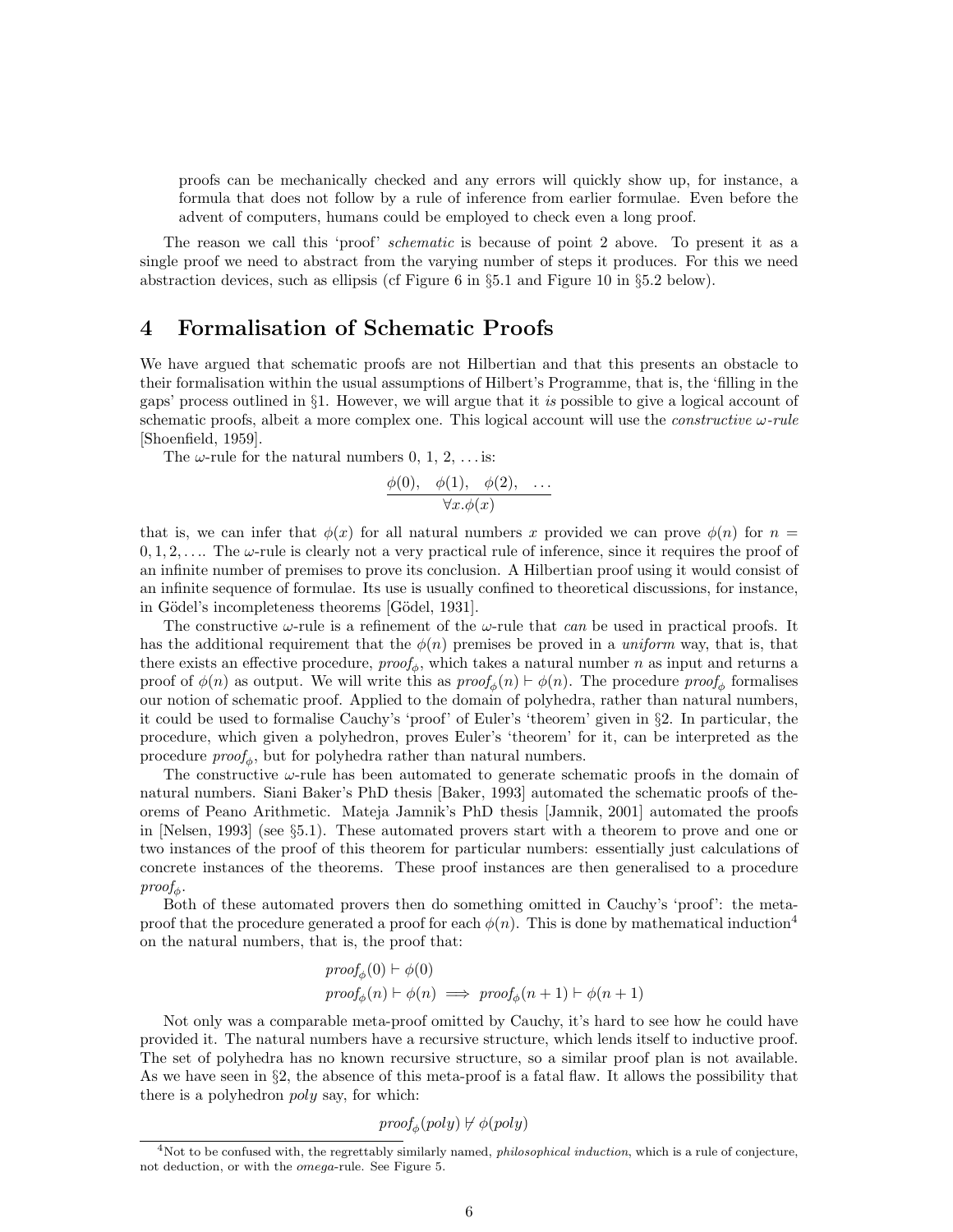| Mathematical Induction              | Philosophical Induction                                                                                                                | $\omega$ -rule       |
|-------------------------------------|----------------------------------------------------------------------------------------------------------------------------------------|----------------------|
| $\phi(0)$ ,<br>$\forall n. \phi(n)$ | $\forall n \phi(n) \implies \phi(n+1) \mid \phi(n_1), \phi(n_2) \dots \phi(n_m) \mid \phi(0), \phi(1) \phi(2)$<br>$\forall n. \phi(n)$ | $\forall n. \phi(n)$ |

Figure 5: Difference between mathematical induction, philosophical induction and the  $\omega$ -rule.

where  $\phi$  is Euler's 'Theorem'. As we saw in §2, there are many such polyhedra. This illustrates the negative side of schematic proof, which we mentioned at the end of  $\S1$ , that educators need to be aware of.

The situation with the extraction of schematic proofs is somewhat reminiscent of the way that computer programs are typically developed. Programmers start with a few development examples of the input/output relationship that the program is intended to exhibit, and the series of steps it should go through in these concrete instances. They then generalise from the steps for concrete instances into a general procedure. The generalised procedure is then tested on further examples. This testing can only cover a finite subset of what is usually a potentially infinite set. So, there is no guarantee that the procedure will not subsequently fail, especially on a kind of example that the programmers did not think of. Ideally, the programmers would verify the correctness of the program via the kind of meta-proof discussed above. In Computing, this is called a verification proof. Unfortunately, verification proofs require a high skill level and are time consuming. As a result, they are rarely undertaken, except in highly safety or security critical applications. When they are undertaken, then they, like Cauchy's 'proof', often consist of showing that some invariant is preserved at each step of the procedure. This invariant might, for instance, be a safety or security property, or it may assert the absence of deadlock or of other kinds of error.

### 5 Schematic Proofs are Common

Our claim in §1, that schematic proofs resist Hilbert's Programme, would have little force if the set of schematic proofs was very small, for example, consisting only of Cauchy's faulty proof. In this section, we argue that they are commonplace. We will present two forms of evidence:

- Nelsen's "Proofs without words" [Nelsen, 1993]; and
- An analysis of human reasoning about recursive programs [Jamnik & Bundy, 2005, Fugard, 2005].

#### 5.1 Nelsen's Proofs Without Words

In [Nelsen, 1993], Roger Nelsen shows how the truth of a mathematical theorem can often be convincingly demonstrated with a well chosen diagram. Some of these theorems are about the natural numbers, one of which is illustrated in Figure 6. It is these proofs that Mateja Jamnik automated in [Jamnik, 2001] using the constructive  $\omega$ -rule. Her Diamond program used the procedure outline in §4. That is, a proof-generating procedure was abstracted from the proofs of a couple of special cases, say  $n=3$  and  $n=4$ , then a meta-proof showed that this procedure would generate a correct proof for each natural number  $n$ . The success of her project shows that some of Nelsen's proofs without words can be characterised as schematic. Further examples of such schematic proofs are given in Figure 7.

Nelsen's diagrammatic proofs illustrate the positive side of schematic proofs that we argued at the end of §1. Many educators have long found them an intuitive and accessible alternative to Hilbertian proofs.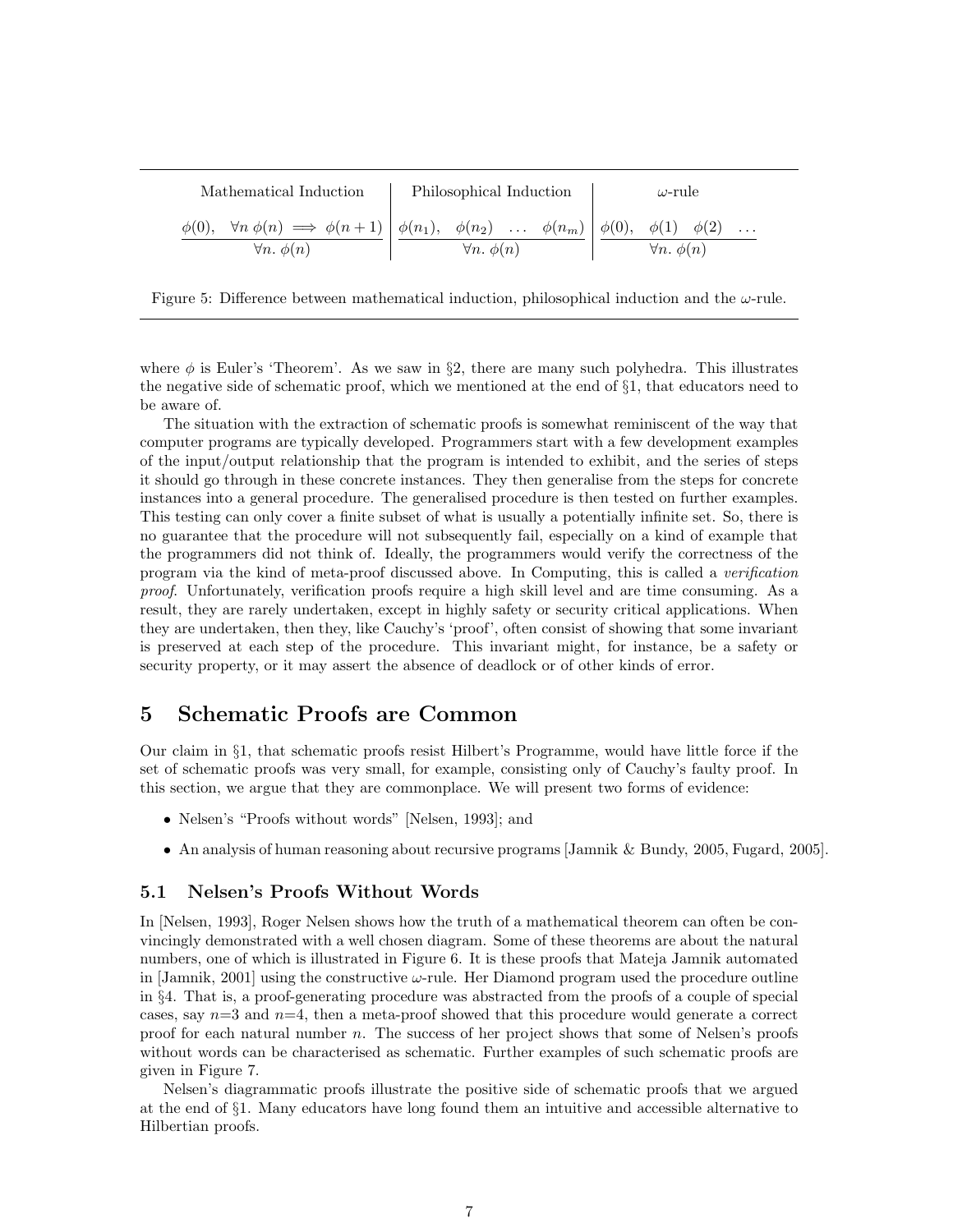

The diagram gives a proof of the theorem  $n^2 = 1 + 3 + \cdots + (2n - 1)$ . The diagram can be viewed as describing both, the left and right hand sides of the equation. The whole square represents  $n^2$ . Each of the L-shapes represents one of the odd numbers summed on the right-hand side.

Figure 6: A proof without words.



Figure 7: Further examples of proofs without words.

#### 5.2 Human Use of Schematic Proof

In his MSc project [Fugard, 2005], Andy Fugard reported on some experiments to observe human reasoning about recursive programs. Participants were presented with conjectures, some of which were true and some false. For instance, he asked participants about the (true) *rotate-length* conjecture:

$$
rot(len(l),l) = l \tag{1}
$$

where l is a list, such as  $[a, b, c]$ , len(l) is the length of the list, say 3, and  $rot(n, l)$  rotates n times the list l, where one rotation is to move the first element to the end of the list, for example [a, b, c] to  $[b, c, a]$ . The formal recursive definition of rot is:

$$
rot(0,l) = l
$$
  
\n
$$
rot(n+1,[|) = |]
$$
  
\n
$$
rot(n+1,[h|t]) = rot(n, app(t,[h]))
$$

where app appends one list to the end of another and  $[h|t]$  is a list where h is the first element and t is the rest of the list. In Fugard's experiments the function names were replaced with arbitrary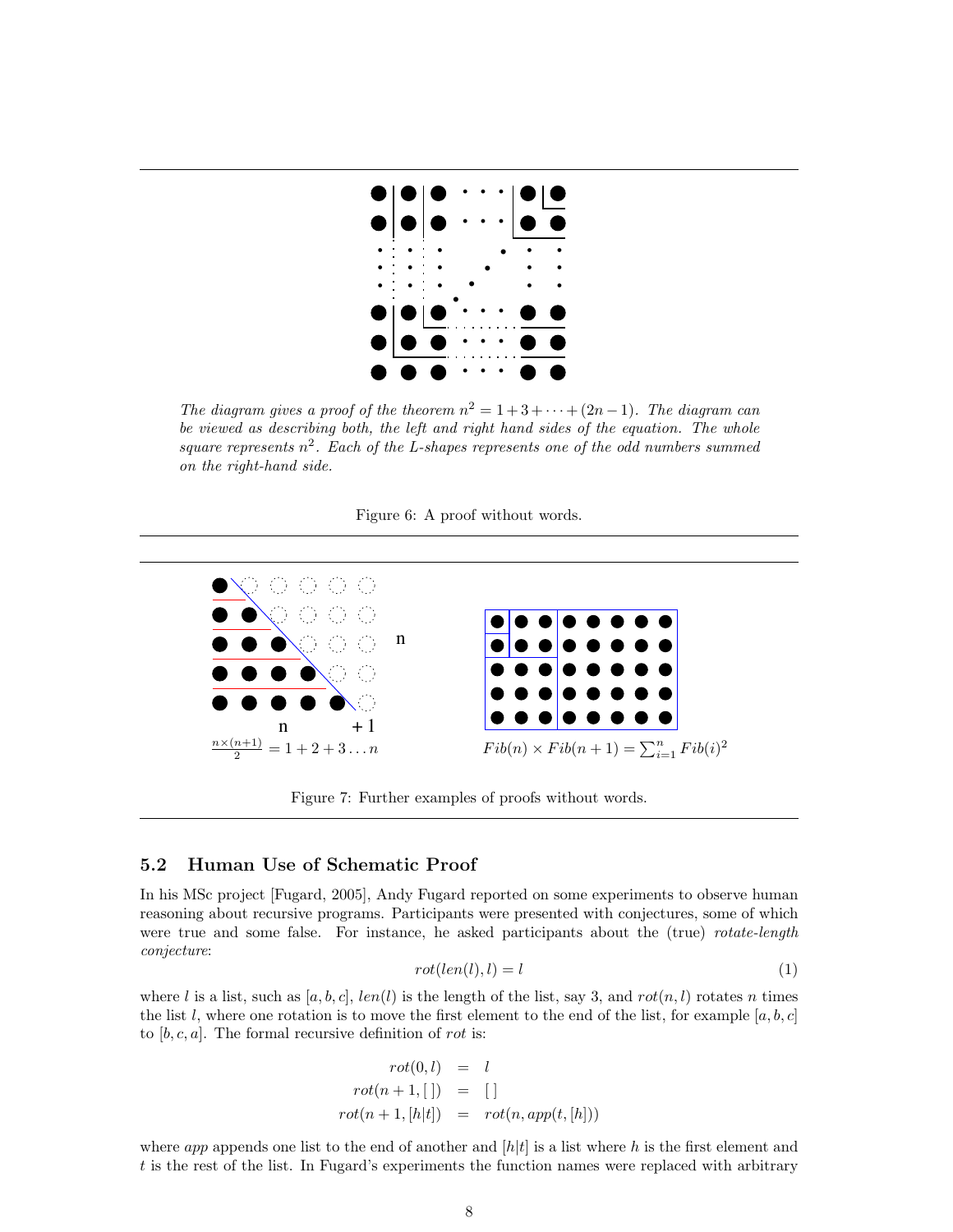letters so that participants were not influenced by the meanings implied by names such as  $rot$ , len and app.

The Hilbertian proofs of theorems about recursive programs use mathematical induction. Fugard did not observe any of his participants attempting an inductive proof. Had they done so, they would have encountered a difficulty. The rotate-length conjecture (1) is surprisingly tricky to prove. It requires an intermediate lemma. For instance, the following generalised rotate-length conjecture works as an intermediate lemma:

$$
rot(len(l), app(l, k)) = app(k, l)
$$
\n
$$
(2)
$$

where k is also a list. Lemma (2) is (surprisingly) easier to prove than (1) and, in fact, (1) is an immediate corollary from (2) by setting k to be the empty list. Fugard's participants, however, found it harder to see that (2) was true and harder to prove than (1).

The participants' reasoning often used diagrams consisting of a succession of lists being rotated, in which the last list was the same as the first. These lists often started as concrete ones for particular lists, but were then converted into schematic ones via the use of ellipsis, or similar abstraction devices. Diagrams often showed signs of alteration, where a concrete list was converted into a more schematic one. Figure 8 shows an example. These diagrams approximated the more formal accounts of a concrete and schematic proof given in Figures 9 and 10, respectively.



A concrete diagram was first drawn on the left and then extended on the right using ellipsis and annotation to indicate generality.

Figure 8: Example diagram drawn by one of Fugard's participants for rotate-length conjecture.

$$
rot(len([a_1, a_2, a_3]), [a_1, a_2, a_3]) = rot(len([a_2, a_3]), [a_2, a_3, a_1])
$$
  
= rot(len([a\_3]), [a\_3, a\_1, a\_2])  
= rot(len([[), [a\_1, a\_2, a\_3])  
= rot(0, [a\_1, a\_2, a\_3])  
= [a\_1, a\_2, a\_3]

Figure 9: A concrete proof of the rotate-length theorem for  $n = 3$ .

One can speculate why people might prefer schematic proofs. Firstly, it's a common observation of Mathematics and Computing teachers that students find recursion and mathematical induction puzzling and difficult when they first encounter them. They are thought, for instance, to be circular: defining a function in terms of itself, assuming the conclusion you want to prove. On the other hand, most people are familiar at an early age with philosophical induction (see Figure 5) and the generalisation from concrete examples to a general one. They are used to developing general procedures to deal with new situations by generalising from successful concrete cases. It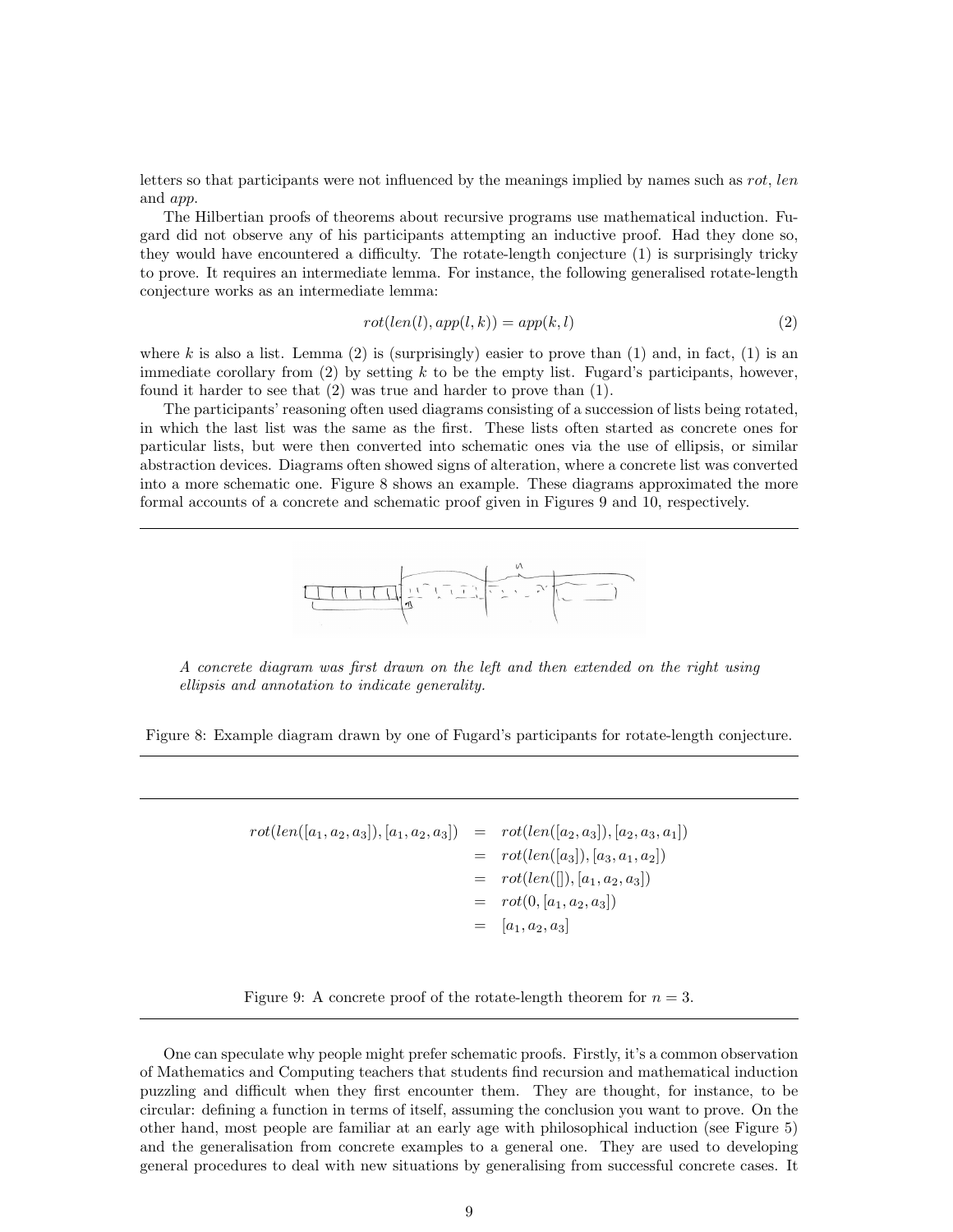$rot(len([a_1, a_2, a_3, \ldots, a_n]), [a_1, a_2, a_3, \ldots, a_n]) = rot(len([a_2, a_3, \ldots, a_n]), [a_2, a_3, \ldots, a_n, a_1])$  $= rot(len([a_3, \ldots, a_n]), [a_3, \ldots, a_n, a_1, a_2])$ . . .  $= rot(len(||), [a_1, a_2, a_3, \ldots, a_n])$  $= rot(0, [a_1, a_2, a_3, \ldots, a_n])$  $= [a_1, a_2, a_3, \ldots, a_n]$ 

Figure 10: A schematic proof of the rotate-length theorem.

is, thus, very natural to apply this technique to mathematical problems — even though it is error prone.

As we argued at the end of §1, educators will, therefore, often find that students understand schematic proofs more readily than they do Hilbertian ones.

The contrast between the accessibility of schematic and Hilbertian proofs is acutely illustrated in [Lakatos, 1976, chap. 2]. It relates Poincaré's Hilbertian proof of a special case of Euler's 'Theorem'. Not only is the proof extremely technical, but the uncertainty about its correctness is transferred from the proof itself to whether the encoding of polyhedra into incidence matrices is faithful.

### 6 Discussion

We have defined a common class of proofs, which we call *schematic*, that we claim resist the part of Hilbert's Programme that asserts that all proofs can be readily formalised as a sequence of formulae that are either axioms or follow from earlier formulae by a rule of inference. Schematic proofs can be formalised — using the constructive  $\omega$ -rule — but not as Hilbertian proofs. Rather, their formalisation consists of a procedure that generates a different Hilbertian proof for each concrete case, that is, different in the sense that each such concrete case consists of a different sequence of proof steps.

Moreover, schematic proofs are error prone in that they can yield unexpected counter-examples. Schematic proofs can be shown to be error free if a meta-proof is conducted to prove that the proof generation procedure produces correct proofs for all inputs. Unfortunately, this part of the process is often omitted. Also, schematic proofs can be conducted in the absence of definitions that would be crucial in a Hilbertian context. This is possible because, apart from the meta-proof, schematic proving is just based on an analysis and generalisation of the concrete proofs of a few examples. It is possible to agree that these are examples of a concept without formally defining that concept. If the meta-proof is omitted, as it often is, the issue of definitions only arises when potential counter-examples are discovered, and it is necessary to decide whether they are really examples of the concept.

The formalisation part of Hilbert's Programme has, here-to-fore, largely avoided the criticism that the Completeness, Consistency and Decidability goals have attracted because of Gödel's incompleteness theorems. We have argued that this Formalisation goal of the Programme is also not as straightforward as it is sometimes assumed to be.